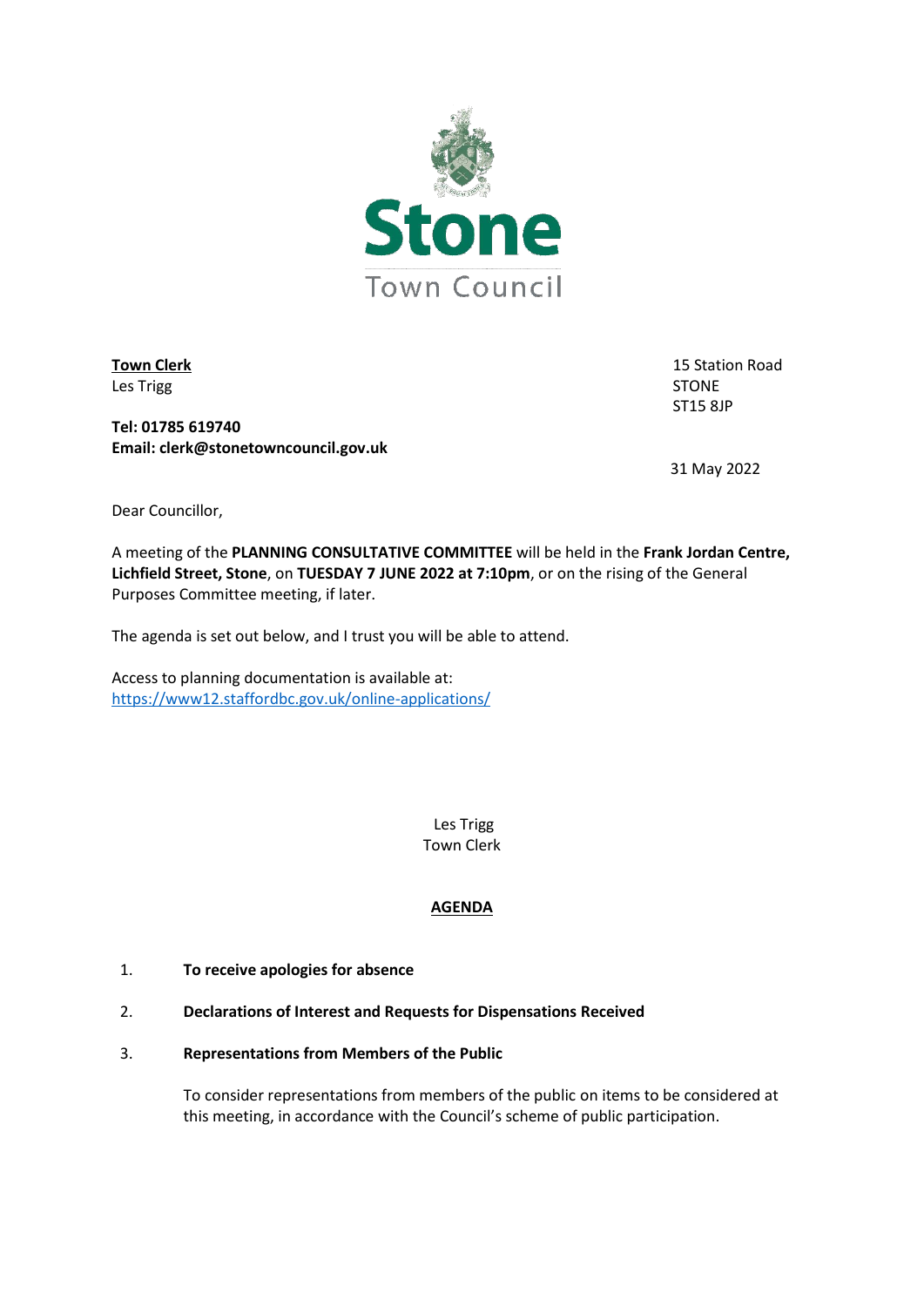# 4. **Minutes of Previous Meeting**

- a) To confirm as a correct record the minutes of the meeting of the Planning Consultative Committee, held on 17 May 2022, Minute Numbers PC23/001 – PC23/006 (copy attached).
- 5. **To consider the following applications for planning approval and to agree observations thereon for submission to Stafford Borough Council and Staffordshire County Council:**

**Application Number** – 22/35521/FUL

**Applicant** – Cornerstone **Location** – Telecommunications Mast, Stone Business Park, Opal Way, Stone **Development** –Removal of 18.5m monopole mast with headframe, three antennas, two equipment cabinets and all ancillary development. Installation of 22.5m monopole mast with headframe, size antennas, two equipment cabinets and all ancillary development.

### **Application Number** – 21/35112/HOU

**Applicant** – Mr D. Selwood **Location** – Kayman House, 16a Northesk Street, Stone **Development** – Replace 10 no. existing brown woodgrain PVC windows with white PV windows – conservation area

**Application Number** – 22/35618/HOU

**Applicant** – Mr & Mrs M. McCormack **Location** – 55 Stafford Road, Stone

**Development** – Extensions and alterations to existing dwelling, including part two storey, part single storey front, rear and side extensions and associated landscaping works.

**Application Number** – 22/35645/HOU

**Applicant** – Mr J. Gilbert **Location** – 20 Northesk Street, Stone **Development** – The replacement of the exiting two windows of the first floor of the front elevation of the house with white wooden two-over-two sliding sash windows. Full details of the proposed works are included in the annexed documents.

**Application Number** – 22/35687/HOU

**Applicant** – Mr G. Wilcox & Ms K. Archer **Location** – 106 The Fillybrooks, Stone **Development** – Extension to side to form shower and kitchen with new bedroom and en-suite

**Application Number** – 22/35530/FUL

**Applicant** – Mr R. Douglas (Leons properties Limited) **Location** – Land Adjacent Units A1-A5 Douglas Park, Stone Business Park, Opal Way, Stone

**Development** – Commercial Development comprising of a single B2/B8 industrial unit and 4 light industrial units to rear of existing business park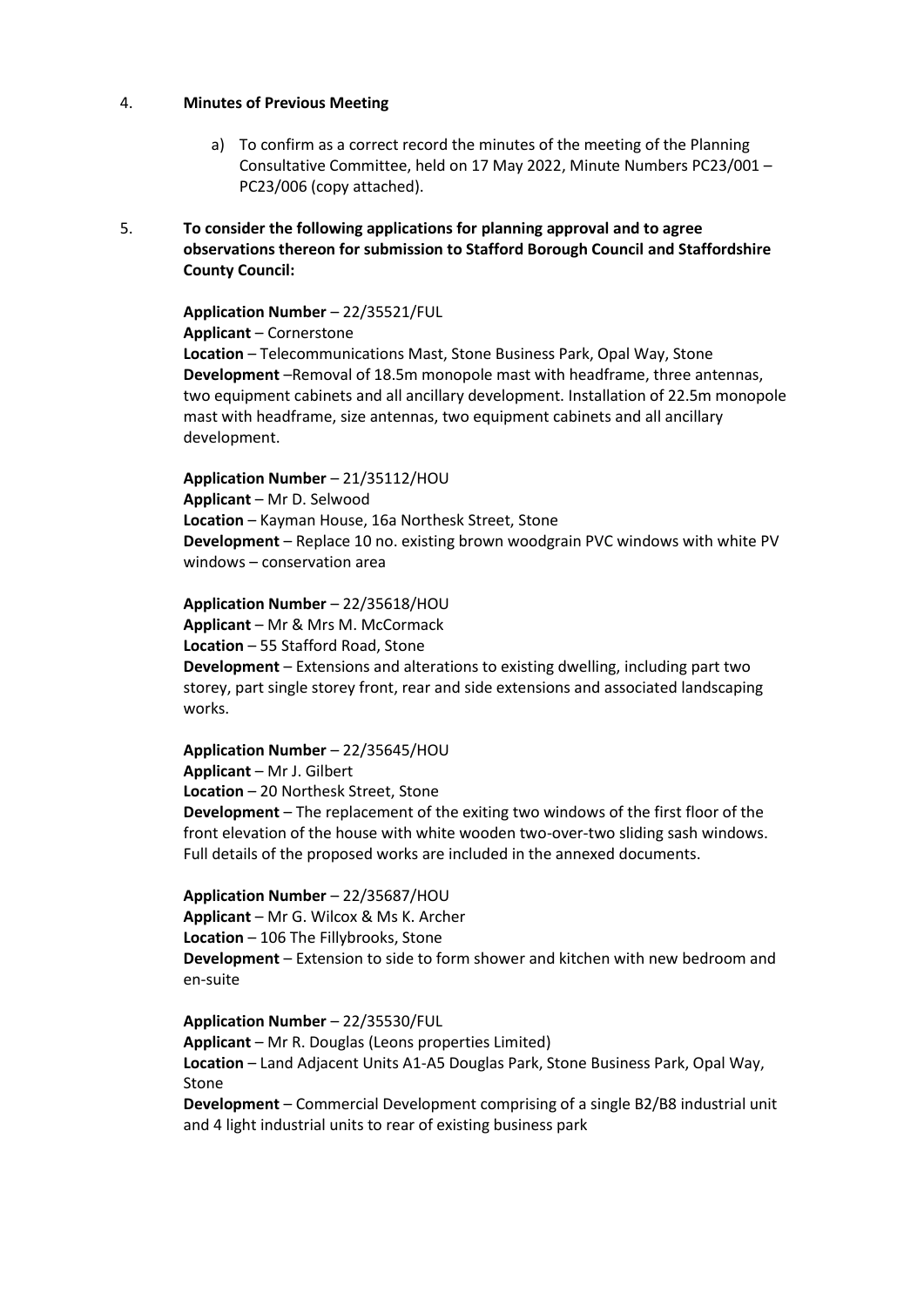6. **Applications included within the Borough Council's weekly list that have not yet been received by the Town Council (NOTE: these items will be withdrawn if the application has not been received by the day of the meeting)**

None

7. **To note the following items considered under delegated powers:**

None

Members of the public are welcome to attend the Planning Consultative Committee meeting as observers and/or to make representations to the committee in accordance with the Council's scheme of public participation. Details of this scheme are displayed in the Council's notice boards and website.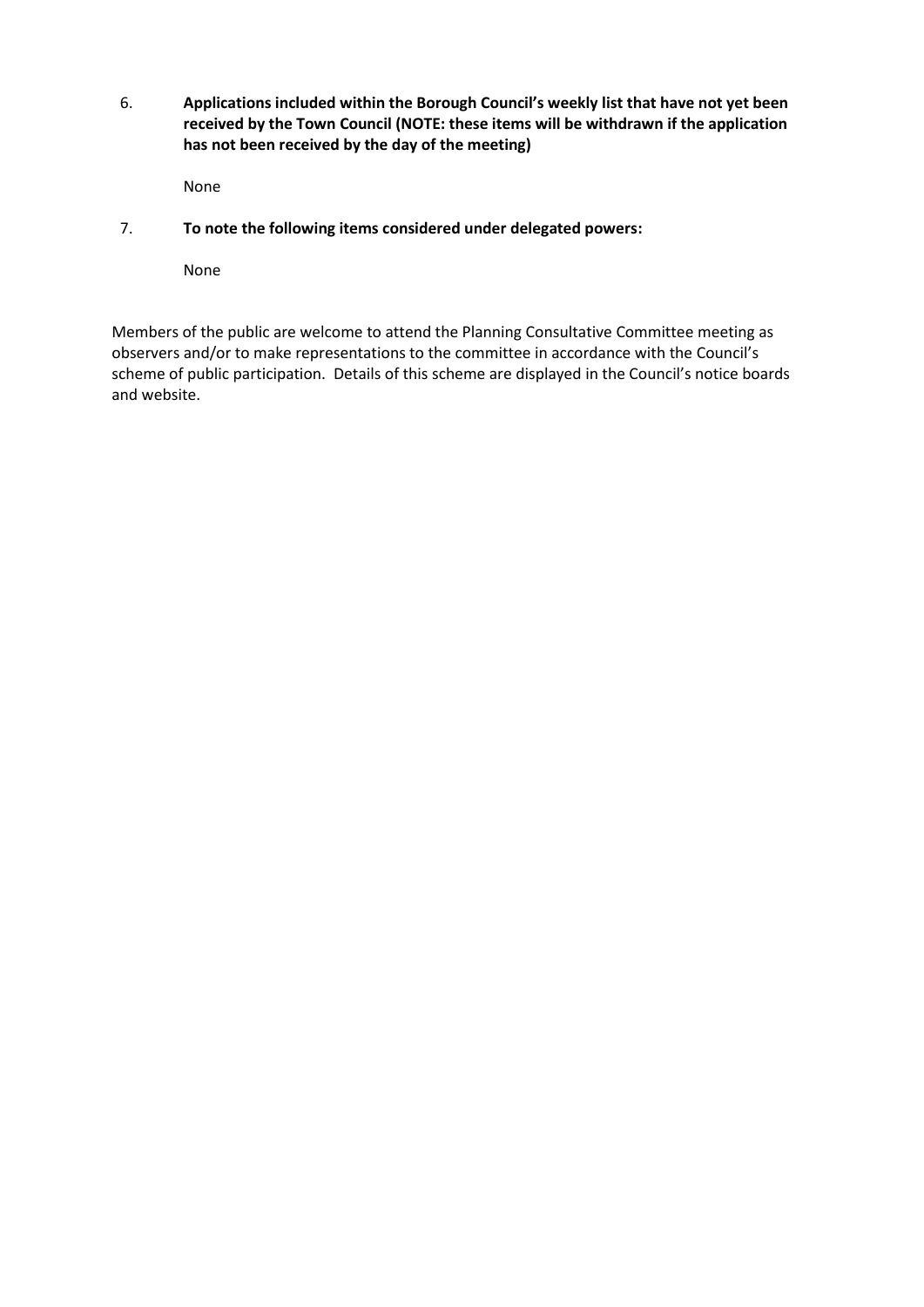# **Stone Town Council – Planning Consultative Committee**

# **Minutes of the meeting held in the Council Chamber at 15 Station Road, Stone, on Tuesday 17 May 2022**

**PRESENT:** Councillor T. Kelt in the Chair, and Councillors: K. Argyle, A. Best, J. Davies, Mrs L. Davies, Mrs K. Dawson, I. Fordham, M. Green, Mrs J. Hood, R. Kenney, P. Leason, J. Powell, C. Thornicroft, and S. Walley

Officers: L. Trigg & Mrs T. Williams

**ABSENT:** Councillors: Mrs A. Burgess, M. Hatton, J. Hickling and R. Townsend

## **PC23/001 Apologies**

Apologies were received from Councillors: Mrs A. Burgess and R. Townsend

### **PC23/002 Declarations of Interest and Requests for Dispensations**

Councillor Mrs Hood confirmed that, as a member of Stafford Borough Council's Planning Committee, she would not be commenting or voting on the planning applications listed on the agenda.

Councillor I. Fordham declared an interest in planning application 22/35606/FUL

#### **PC23/003 Representations from Members of the Public**

None received

### **PC23/004 Minutes**

RESOLVED:

That the minutes of the Planning Consultative Committee meeting held on 5 April 2022 (Minute Numbers PC22/061 – PC22/066), be approved as a correct record.

## **PC23/005 Planning Applications**

**Application Number** – 21/35412/HOU **Applicant** – Mrs P. Sutherland **Location** – 4 River Way, Stone **Development** –Conversion of existing loft to habitable space, alterations to roof and landscaping works

**Observations:** No comments were made on this planning application.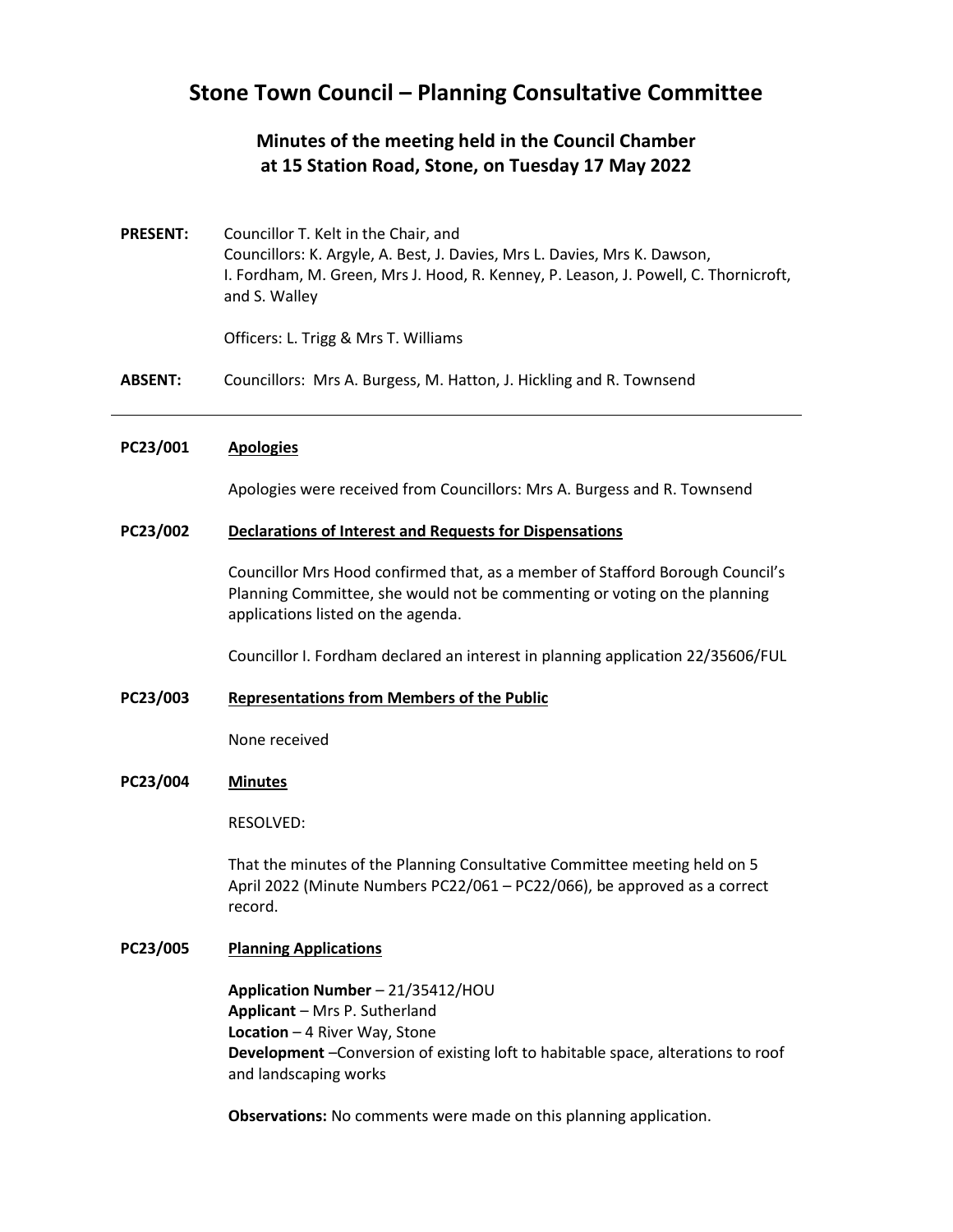**Application Number** – 22/35558/HOU **Applicant** – Mr R. Sims **Location** – 19 Beechwood Drive, Stone **Development** – Single storey rear extension with alterations to existing garage

**Observations:** No objections

**Application Number** – 22/35589/HOU **Applicant** – Mr & Mrs A. Clay **Location** – 138 Newcastle Road, Stone **Development** – Side and rear two and single storey extensions and alterations to a two-storey dwelling

**Observations:** The Town Council has no objections to the development proposal on the assumption that the objections of Cadent Ltd and recommendations of the Borough Council's Environmental Health Department are observed and complied with.

**PC23/006 To note the following items considered under delegated powers where no objections were forwarded to Stafford Borough Council due to no Member asking for the item to be considered by a special meeting of the Committee.**

> **Application Number** – 21/35131/HOU **Applicant** – Mr & Mrs D. Bell **Location** – 38 St Chads Close, Stone **Development** – alterations and extension

**Observations:** Due to the objections raised by the Highways Department and the Borough Planning Department, the Town Council also objects to this planning application.

**Application Number** – 21/35472/HOU **Applicant** – Mr Lewis **Location** – 7 Rowan Close, Stone **Development** – Single storey front porch

**Observations:** No objections

**Application Number** – 22/35440/HOU **Applicant** – Miss V. Lloyd **Location** – 61 Mount Avenue, Stone **Development** – Single storey rear and side extension, new porch to front elevation

**Observations:** No objections

**Application Number** – 21/35335/COU **Applicant** – Mr D. Bott (Titanic Brewery Ltd) **Location** – 40 High Street, Stone